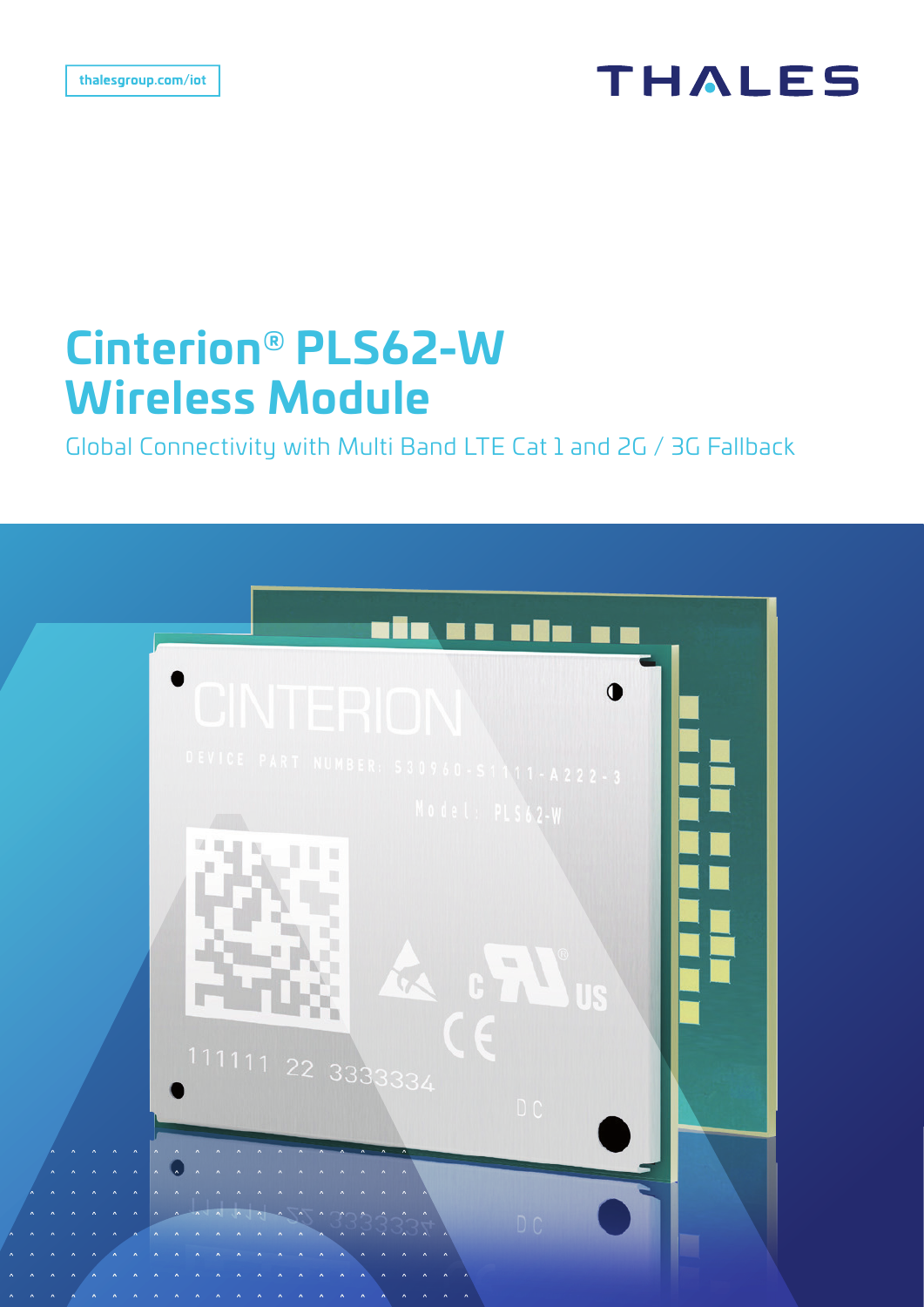# **Cinterion® PLS62-W Wireless Module**

Global Connectivity with Multi Band LTE Cat 1 and 2G / 3G Fallback





The Thales Cinterion® PLS62-W wireless module delivers seamless global connectivity providing highly efficient, Multi Band LTE Cat 1 communications plus fallback to 2G and 3G when needed. The leading edge solution enables M2M optimized speeds of 10Mbit/s down-load and 5Mbit/s uplink making it ideal for industrial IoT applications that require the longevity of LTE networks along with reliability in regions where 4G is still emerging. The PLS62-W module is well suited for applications such as global track and trace, smart metering, and fleet management solutions.

### **Key Features**

The PLS62-W provides worldwide coverage and reliability through roaming over various global wireless networks. It offers 12 Band FDD-LTE, Seven Band 3G HSPA/UMTS (WCDMA/FDD) and Quad Band 2G GSM. A powerful Java® embedded system leverages the latest Java ME 3.2 platform enabling fast and easy application development by sharing internal resources such as memory, a large existing code base and proven software building blocks. This helps reduce total cost of ownership (TCO) and time to market.

The module also uses multi-threading programming to simultaneously host and run multiple applications and protocols. An extended security concept with the latest TLS/ SSL engine provides secure and reliable TCP/IP connectivity while an enriched internal flash file system enables free firmware updates over-the-air (FOTA) when required.

## Industrial Plus Famiu Benefits

The PLS62-W module is part of the Cinterion Industrial Plus family, which leverages the latest wireless standards to deliver IoT optimized data speeds, advanced voice features and multi band capabilities to ensure seamless global coverage. They share a common footprint providing a seamless migration path to protect your IoT investment and they are available in local and global variants including 2G, 3G, CDMA, LTE and LTE Advanced. They come with full type approval (FTA) and they are certified by the largest global network operators. All Cinterion modules are compatible with Thales's comprehensive suite of solutions, services and platforms that help enterprises Connect, Secure and Monetize IoT technology.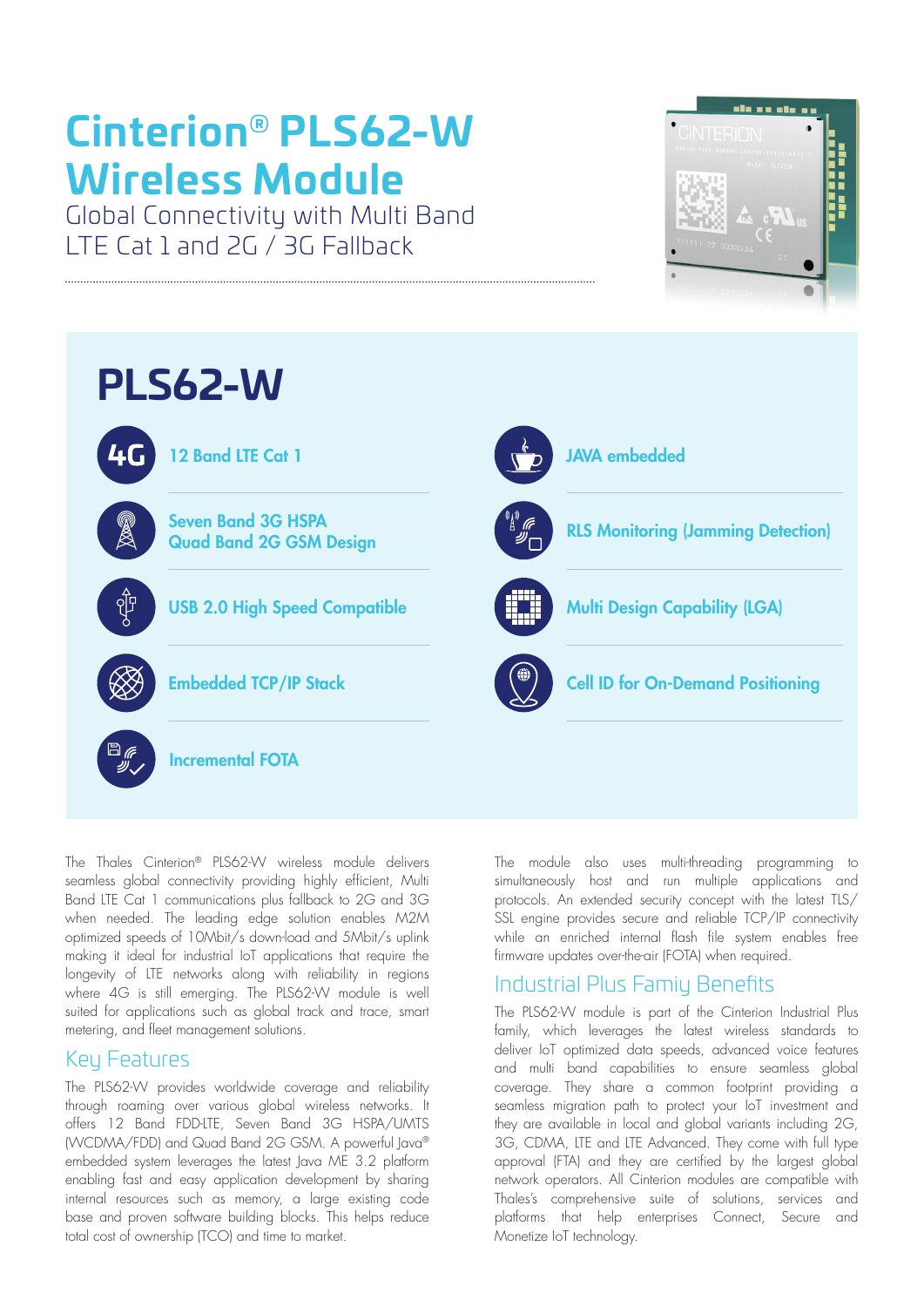# Global Connectivity: Multi Band LTE Cat 1 with 3G / 2G Fallback



## Thales Advantage:

Since 1996, Thales has been pioneering market-leading M2M and IoT products that keep our customers on the leading edge of innovation. Unique value added benefits include:

- **T** Trusted partner to 450+ global MNOs ensures products evolve in sync with networks and modules are pre-certified for all global mobile networks
- Core competency in MIM, SIM and eUICC technology allows simplified integration with modules and lower Total Cost of Ownership

#### Complete and Seamless Global IoT Connectivity

The PLS62-W delivers a complete global approach to IoT connectivity providing Multi Band LTE, Multi Band 3G HSPA/ UMTS and Quad Band GSM for seamless coverage and roaming across different wireless networks.

#### Embedded System

A powerful Java embedded system offers easy and fast application development, a broad choice of tools, high code reusability, easy maintenance, a proven security concept, on-device debugging as well as multithreading programming and program execution.

### IoT Optimized Power Management

An advanced power management system ensures reliability and provides optimized sleep mode to preserve power end extend battery life.

- **I** Expert design consulting, local market engineering support and a skilled 24/7 help desk streamline development and deployment
- **I** Global leader in digital security solutions and platforms
- Experienced provider of software solutions for Quality of Service and product lifecycle management
- **I** Extensive RF test capabilities and GCF/PTCRB pretests to validate readiness for solution approval process

# Cinterion® PLS62-W Features

### General Features

- **3GPP Rel.9 Compliant Protocol Stack**
- **T** Twelve Bands FDD-LTE: 700, 800, 850, 900, 1700/2100 (AWS), 1800, 1900, 2100, 2600 MHz (bands 1, 2, 3, 4, 5, 7, 8, 12, 18, 19,20, 28)
- Seven Bands UMTS (WCDMA/FDD): 800, 850, 900, 1700/2100 (AWS), 1800, 1900 and 2100 MHz (bands 1, 2, 4, 5, 8, 9, 19)
- **Quad Band GSM: 850, 900, 1800 and 1900 MHz**
- I SIM Application Toolkit, letter classes b, c, e with BIP and RunAT support
- **Control via standardized and extended ATcommands** (Hayes, TS 27.007 and 27.005)
- **F** Embedded IP stack with IPv4 and IPv6 support
- **TCP/IP stack access via AT command and transparent** TCP/UDP services
- **Secure Connection with TLS**
- Internet Services TCP/UDP server/client, DNS, Ping, HTTP, SMTP, FTP client
- **LGA pad soldering mount, MSL4**
- Supply voltage range: 3.0 4.5 V
- Dimension:  $33 \times 29 \times 2.3$  mm
- **Operating temperature: -40°C to +90°C**
- RoHS compliant

### **Specifications**

- **USB** Interface features a composite mode, compliant to Windows, Linux and Mac
- **RLS Monitoring (Jamming detection)**
- **I** Informal Network Scan
- **Cell ID based Location Support**
- **I** FDD LTE Cat 1 DL: max. 10.2 Mbps, UL: max. 5.2 Mbps  $HSPA + C_0t R$
- data rates DL: max. 7.2 Mbps, UL: max. 5.76 Mbps
- SMS text and PDU mode support